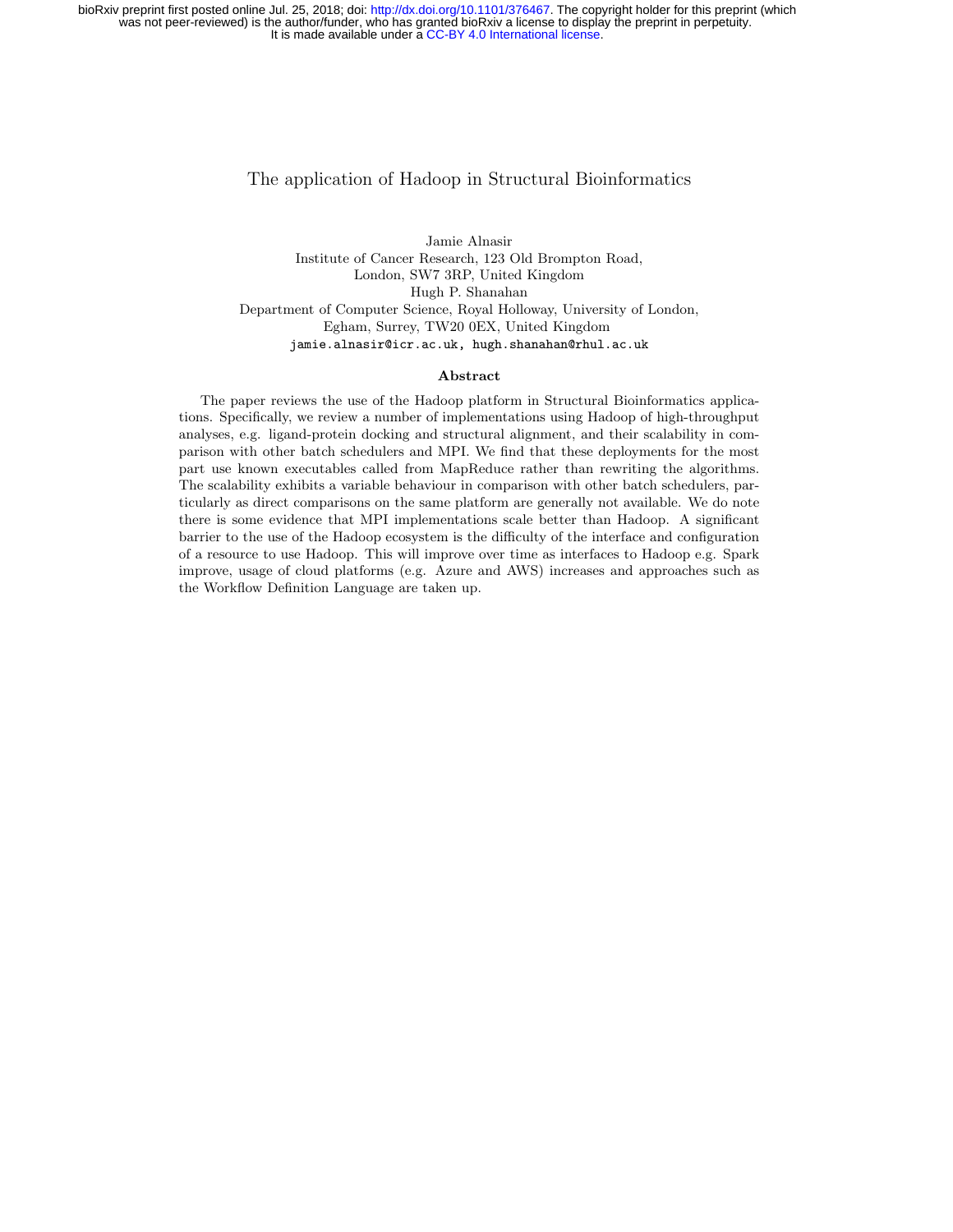# 1 Introduction

The Apache Hadoop project [73] is a software ecosystem i.e. a collection of interrelated, interacting projects forming a common technological platform [48] for analysing large data sets.

Hadoop presents three potential advantages for the analysis of large Biological data sets. In the first instance, it is designed for the analysis of large semi-structured data sets; secondly it is designed to be fault tolerant (in essence by ensuring a very large amount of overall redundancy) which becomes almost inevitable for sufficiently large numbers of processors; finally the MapReduce formalism for describing the data sets allows for the easy construction of work flows.

On the other hand, Hadoop also presents barriers to its adoption within the community for Bioinformatics and the analysis of structural data. In the first instance Hadoop runs as a series of Java libraries and hence there is a learning curve for any Bioinformatician or Structural Biologist who hasn't used Java before, though we note that more recent additions to the Hadoop ecosystem such as Spark [67] have a wider range of languages. Correspondingly, unlike data parallel languages such as High Performance Fortran [77], Hadoop cannot be easily retro-fitted into a stable code base even if the original code is written in Java though it is possible to use Hadoop to deploy instances of executables in the same way that batch schedulers do. Finally, implementing Hadoop on a local cluster is not trivial and requires a significant level of expertise from the relevant systems administrator. As we note, this latter difficulty is obviated on cloud platforms such as Azure and AWS [66].

This paper reviews the range of work that has been done on Hadoop in Bioinformatics and in Structural Bioinformatics in particular. Specifically this paper will determine how stable these platforms are in comparison to other approaches such as batch schedulers and MPI (discussed in sections 1.3 and 1.4 respectively). The rest of this paper is organised as follows. In the first instance a brief overview of the Hadoop system as well as a description of batch schedulers and MPI. It then describes the Hadoop formalism. A brief review of the application of Hadoop in Bioinformatics is provided followed by an in-depth review of the application of Hadoop in Structural Bioinformatics. Finally this paper will draw some conclusions on the scalability of Hadoop and its application in Structural Bioinformatics.

## 1.1 Distributed computing architectures

#### 1.2 Hadoop and MapReduce

Apache Hadoop is a software framework for distributed processing and storage which is typically installed on a Linux compute cluster to facilitate large scale distributed data analysis, though it can be run on a standalone single computer node usually for the purposes of prototyping. Hadoop clusters may be built using commodity hardware, for instance off the shelf equipment such as used in computer farms, and key features are **fault-tolerance** and **data-locality**. In the former case scaling up a cluster to add more machines and disks increases the probability of a failure occurring and hence systems must have a built-in redundancy to compensate for it. In the latter case data-locality provides the ability of the framework to execute code on the same node or at least the same rack of the cluster as where the input data resides. This reduces the amount of network traffic during processing thereby avoiding network bottlenecks [21]. The fault-tolerance and data-locality of Hadoop are made possible by its distributed file system (HDFS) [5] and by Hadoop's resource scheduler YARN (Yet Another Resource Negotiator) [76] which is responsible for cluster management, in particular resource allocation and job scheduling.

The distributed data on HDFS is accessed programmatically using the MapReduce formalism, originally implemented in Java. In this formalism the distributed data accessed from HDFS is a set of *tuples* i.e. pairs of keys and values  $\langle k_i, v_i \rangle$ ,  $1 \leq i \leq N$  where N are the total number of data entries. For example, the entries in the Protein Data Bank (PDB) would be a set of pairs where  $k_i$  would be a specific PDB id and  $v_i$  could be a single string with the corresponding PDB data in XML format. All operations are based on these tuples, either creating new tuples (i.e. through a Map step) or summarising the data stored in the tuples (i.e. through a Reduce step).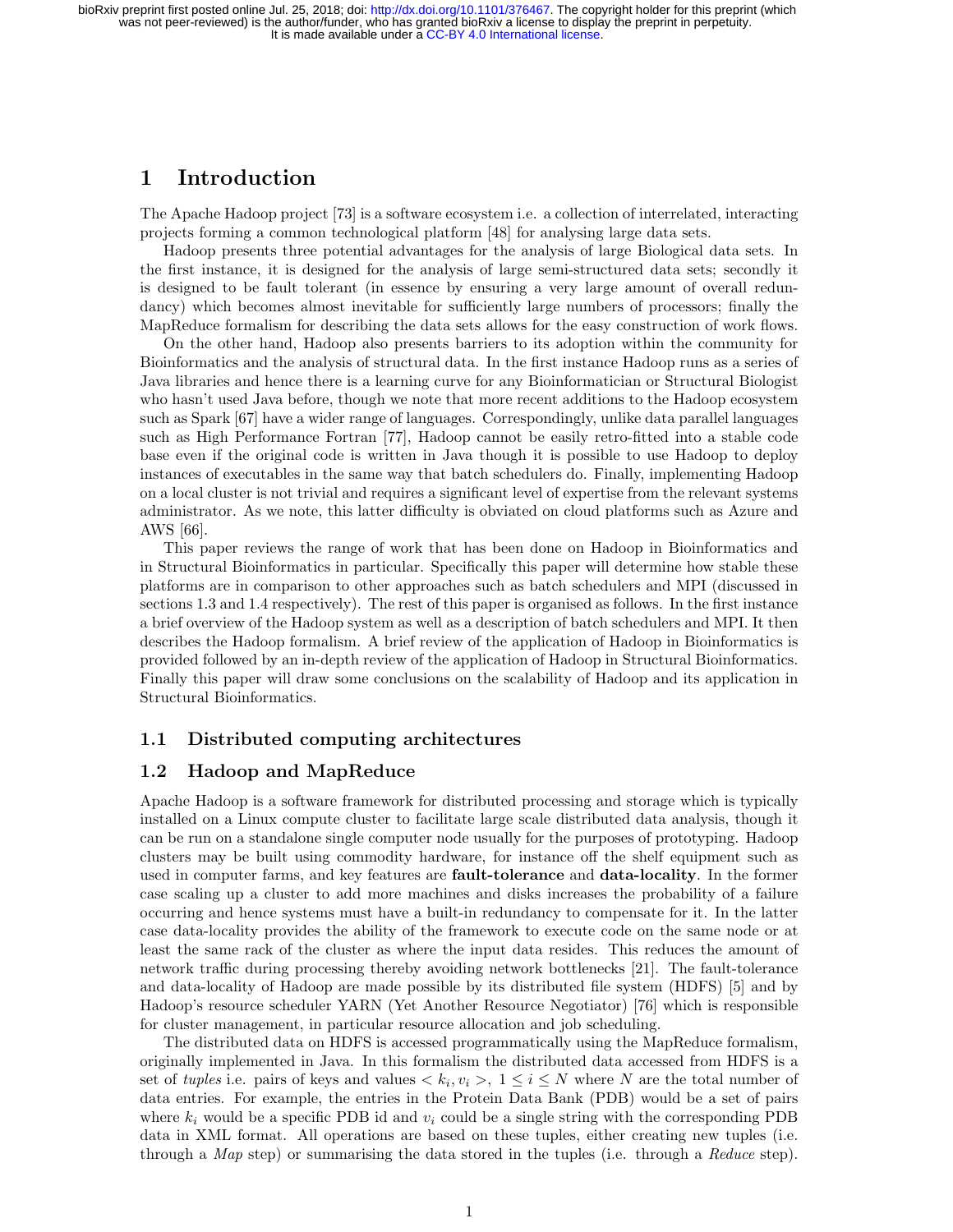Extending the above example, via a *Map* step, a specific executable (e.g. a docking program run with a specific small molecule) could be run on each PDB entry to create a log file for each PDB entry. In the MapReduce formalism this means creating a new set if tuples  $\langle k_i, l_i \rangle$  where  $k_i$  is again the PDB entry and  $l_i$  is a single string with the log file. A Reduce step could then be applied on this second set of tuples to create a single tuple which carries some specific set of summary data (e.g. how many structures had a docking score greater than some threshold in the previous Map step).

The rise of the use of Hadoop has mirrored the increasing use of cloud platforms. MapReduce is offered as a Platform as a Service (PaaS) by all of the major cloud-service providers (Amazon AWS, Google Cloud and Microsoft Azure) [20].

### 1.3 Batch schedulers

A batch-scheduler (also referred to as a job-scheduler or workload management software), is a central software component of a compute cluster that manages the workload of computational jobs on a cluster and allocates cluster resources to them [30]. We will refer to the technique as batchscheduling and the central software component as the job-scheduler. Generally a computational job on a batch-scheduled system is a normal user program that runs on a single compute node, but can also be a more specialist distributed program that comprise of components written to run on multiple nodes which communicate by passing messages, for example using message passing interface (MPI) (discussed in the following section). Computational jobs are submitted in a batch to the job scheduler which adds them to a queue. The job scheduler decides on how to prioritise competing jobs, what resources to allocate to the jobs. The jobs are then submitted by the job scheduler to compute nodes of the cluster using a scheduling algorithm [12].

Batch-scheduled cluster systems couple job flow control with the ability to reserve (and limit) the allocation of cluster resources such as, for example, CPU cores, physical RAM, virtual memory and execution time. However batch-scheduled clusters offer only "course granularity" control of concurrency at the job-level (unlike MPI systems) and does not render the same level of fault-tolerance and data-locality through lack of a distributed file system such as HDFS that Hadoop provides (discussed above). Batch-scheduled cluster systems use the job scheduler to deploy "whole" executable programs to compute nodes of the cluster which may or may not run in a parallel fashion - for instance a single program when submitted will run on only one node, while multiple submitted jobs may run either on a single node or be distributed across multiple nodes depending on the load on each compute node and the scheduling rules set.

## 1.4 MPI

High performance computing (HPC) systems are typically reliant on a high degree of inter-process communication. The Message Passing Interface (MPI) is a standard for the development of parallel programming software and libraries for parallel computing architectures that standardises syntax [47]. MPI facilitates concurrent programming by specifically dictating the standard syntax to be used for the messages passed between communicating processes. MPI supports a wide variety of architectures such as multiple computers with distributed memory, shared memory multiple processors and heterogenous combinations of these.

MPI offers an extremely fine granularity of control over the processes involved in the execution of parallel, concurrent programs running across networked computers in clusters. Although MPI is extensively used in high performance computing, it can be used on clusters of standard machines or workstations. MPI requires the programmer to explicitly handle parallel functionality at a lower level than for instance Hadoop which automates parallelism of users programs through the MapReduce formalism. Whilst MapReduce has parallels to MPI programming, especially in relation to MPI functions *scatter* and *reduce*, it offers automatic parallelism, as well as data-locality and fault-tolerance (discussed previously) [27].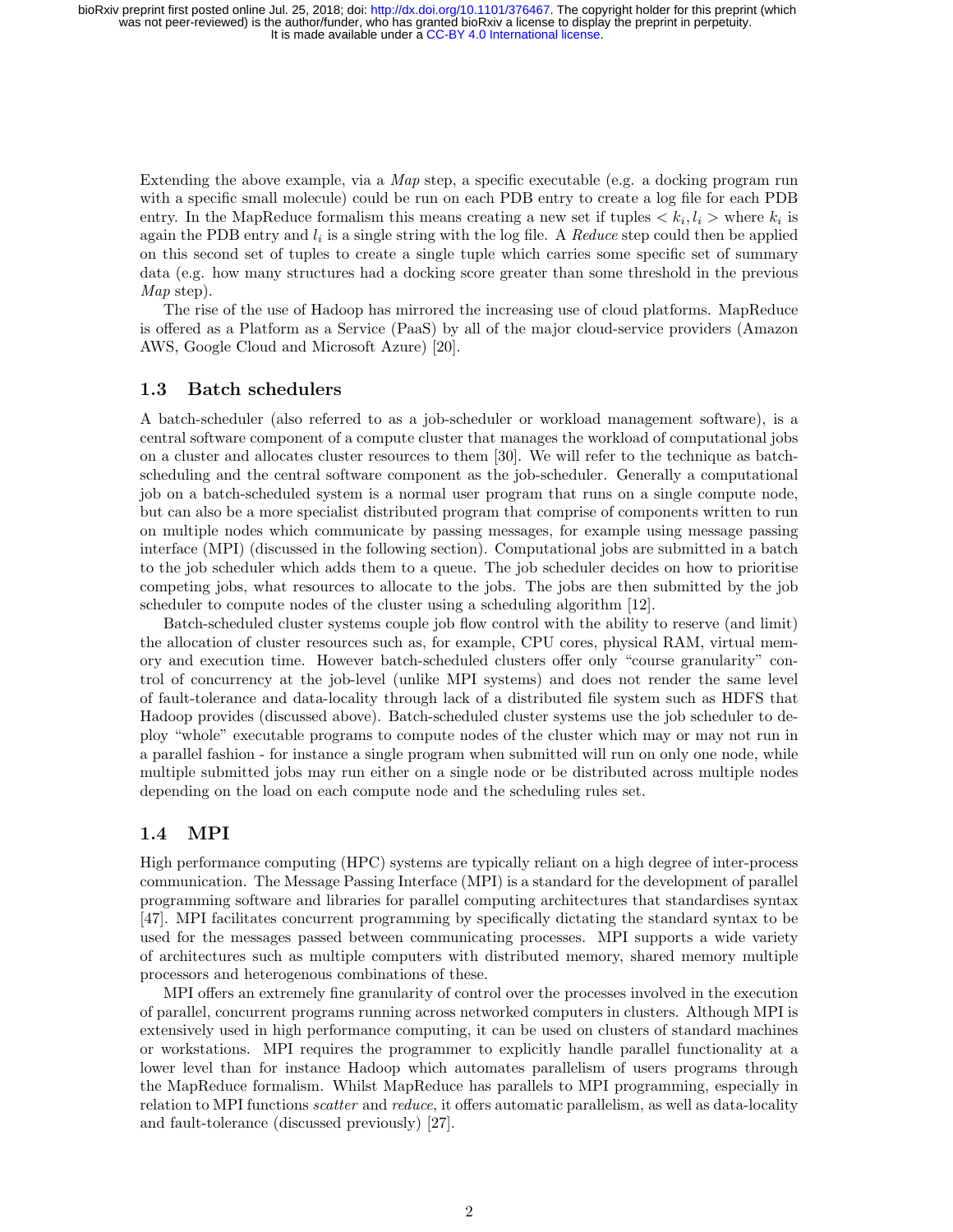# 2 Applications of Hadoop in Bioinformatics

The emergence of MapReduce based platforms that we have discussed such as Hadoop and Spark have not been overlooked by researchers in different areas of bioinformatics. A number of projects within the Apache Hadoop ecosystem find useful application in bioinformatics [73]. These include the data-warehousing framework Hive [74] which has an SQL type query language, the high level data-flow language Pig [55] which compiles scripts into sequences of MapReduce steps for execution on Hadoop, the machine-learning and clustering facilities offered by Mahout [41], and HBase a distributed scalable database [18]. All of these projects utilise Hadoop's cluster infrastructure and distributed file system and therefore gain from the scalability and fault-tolerance inherent in their design, as discussed earlier.

In terms of software applications MapReduce has been employed for a variety of problems in processing biological and sequencing datasets. Some notable projects in the area of sequence alignment are, Cloudburst [63] and CloudAligner [52], which are both based on the RMAP alignment algorithm [70], and CloudBlast [43] which is based on the BLAST algorithm [3]. It is noteworthy that MapReduce can be especially suited for, for example the construction of a de Bruijn graph for de novo genome assembly. For example, Contrail is able to build adjacency lists for all the k-mers in the genomic sequence reads and then uses distributed aggregation functions such as reduce to compress simple chains of length N in  $O(log(N))$  rounds using a randomized parallel list ranking algorithm [64].

There are also tools implemented in MapReduce for the analysis of assembled sequencing data, for instance Crossbow [36] is designed for SNP (Single Nucleotide Polymorphism) detection. It uses the Bowtie [75] and the SNP caller SOAPsnp [38]. Differential expression (using RNA-Seq) can be measured using the Myrna software pipeline [35] - pipelines are data-flows comprising of sequential steps in which bioinformatics software are applied to the data [37].

Additionally, a number of programming libraries that facilitate the manipulation and processing of sequencing data file formats such as SAM Sequence Alignment Map and BAM (Binary Alignment Map) have arisen such as the Java based libraries Genome Analysis Toolkit (GATK) [45] developed by the Broad Institute and Hadoop-BAM [53] as well as the Scala based SparkSeq [80] (discussed below). The GATK provides functions for data management in the form of data access patterns, namely the low level implementation is separated from higher level functions, and also provides functions for analysis calculations. The Broad Institute have also developed a Workflow Definition Language (WDL) for use in data analysis pipelines (discussed in the next section). It is a high-level language that is designed to be human readable and writable. It allows researchers to describe analysis tasks, daisy-chain tasks into workflows, and utilise advanced features such as parallelization [8]. WDL was developed out of the necessity for standardisation amongst a number of different pipeline solutions, thereby providing a universal standard. In order to execute analysis pipelines written in WDL, an execution engine is necessary. Cromwell is such an engine, also designed by the developers of WDL, to run on many platforms (Locally, HPC or Google - support for other platforms such as Microsoft Azure and AWS is forthcoming) and can scale elastically to workflow needs [7].

The provision of pipeline development specifically for the Hadoop platform is also available. For instance, SparkSeq is a MapReduce library for building genomic analysis pipelines using Scala on Apache Spark. Whilst Scala is supported on the Spark platform it lacks the same user base in bioinformatics as it enjoys amongst the data analytics and machine learning communities. Given the vast amounts of sequencing data being produced [72, 79], the purpose of these tools is to exploit the scalability that is characteristic of MapReduce and which the Hadoop and Spark platforms offer, and this offsets any difficulty in developing or re-writing applications using the MapReduce paradigm. However, the development of universal standards, such as WDL offers researchers a means of utilising tools developed for such platforms in a more user-friendly way.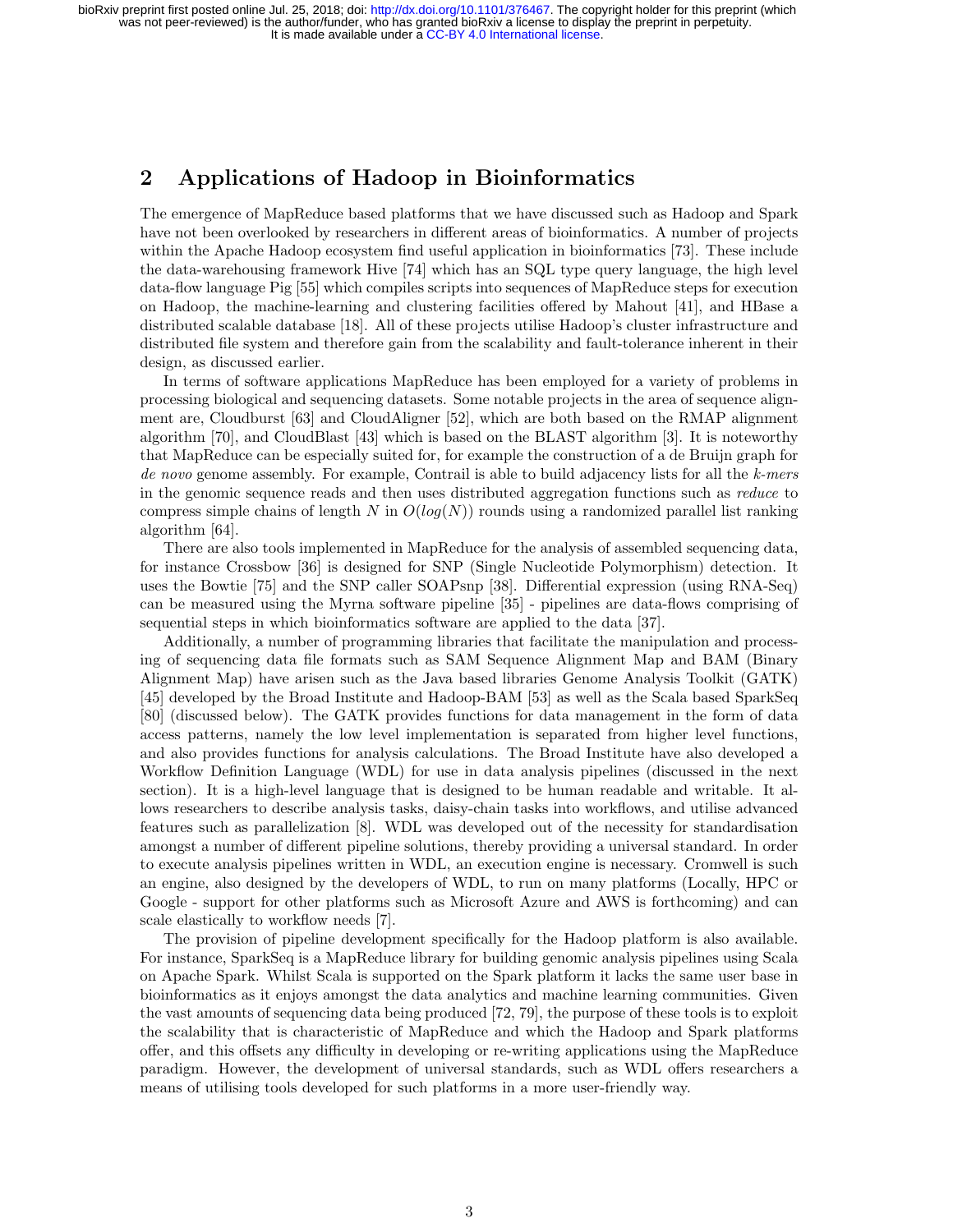# 3 Applications in Structural Bioinformatics

The Protein Data Bank (PDB) is an archive of data describing the 3D shapes of proteins, nucleic acids, and molecular-complex assemblies derived from x-ray crystallographic, Nuclear Magnetic Resonance spectroscopy (NMR) and electron microscopy techniques [1, 6]. It also serves as a portal for structural genomics [34].

There are also a number of applications for Structural Bioinformatics implemented using MapReduce on Hadoop, specificially to carry out high-throughput analyses of such data sets which will be discussed. Whilst the focus of this section will be on systems developed for the Hadoop platform, for purposes of comparison, it will also refer to similar systems implemented on other platforms.

### 3.1 Molecular docking

Molecular docking typically involves simulating the electrostatic interactions between a ligand (often a potential drug molecule) and a target protein [49, 46]. It is used to score ligands on their affinity to the target, usually for the purposes of drug development - a process that is complex, time-consuming and expensive [50, 61].

#### 3.1.1 Docking of protein-ligand complexes on Hadoop

A number of molecular docking applications have been implemented to exploit the Hadoop platform. For example, [15] at the Oak Ridge National Laboratory in the US, have utilised AutoDock4 on a private 68 node Hadoop cluster to perform the docking of 2,637 compounds from the Directory of Useful Decoys (DUD) database [24], against the Human estrogen receptor alpha agonist protein (PDB entry 1L2I, [68]). They used the DUD database because it contains ligands that bind to the target, as well as chemically similar ligands that do not (decoys). This allowed them to test the reproducibility of the docking experiments - they found that the results of running AutoDock on Hadoop were consistent with the experiments of [24], specifically that the percentage of known binding ligands correlated with the percentage ranked in the DUD database. In their configuration they used 10 mappers per node on the 57 nodes of their cluster that were dedicated to run MapReduce Tasks giving 570 mappers running in parallel. This resulted in a 450x speed-up of AutoDock in performing the docking task on Hadoop as compared with utilising AutoDock itself to manage the parallelisation. Furthermore, they report that 95.59% of CPU time is used by AutoDock, and, therefore, there is less than a 5% overhead in running AutoDock in a Hadoop map process, and that, as the tails seen in the graphs of the CPU load were steep, this indicates that job initialisation and termination are not resource intensive.

As a comparison, [83] conducted the same experiment using the DUD database with MPI and a multi-threading parallel scheme at an extremely large scale (15,408 CPUs). They found that VinaLC scaled very well up to with an overhead of only 3.94%. 17 million flexible compound docking calculations were completed on 15,408 CPUs within 24 hours. 70% of the targets in the DUD data set were recovered using VinaLC. These applications, and the others we will discuss are listed in Table ?? for comparison.

Another system for protein-ligand binding on Hadoop, developed by [25] is a scalable docking service called Cloud-PLBS (Cloud Protein Ligand Binding Service), which utilises the SMAP docking tool [81]. Their system employs an additional virtualisation system, whereby the Hadoop slave nodes run on virtualised machines and are instantiated depending on the input job requirements. In terms of benchmarking performance, they compared stand-alone, sequential processing of protein-ligand pairs using SMAP, with parallel execution of SMAP within a Hadoop map function - specifically 2, 4, 6 and 8 mappers. They observed that in docking 40 protein-ligand pairs, reduction in execution time using Hadoop vs. stand-alone for 2, 4, 6 and 8 mappers was 33.92%, 56.97%, 70.21%, 77.65%, respectively.

They also tested the fault-tolerance of Hadoop in running their protein-ligand pair docking system by simulating task failures in  $50\%$  of the map steps by removing node(s) from service.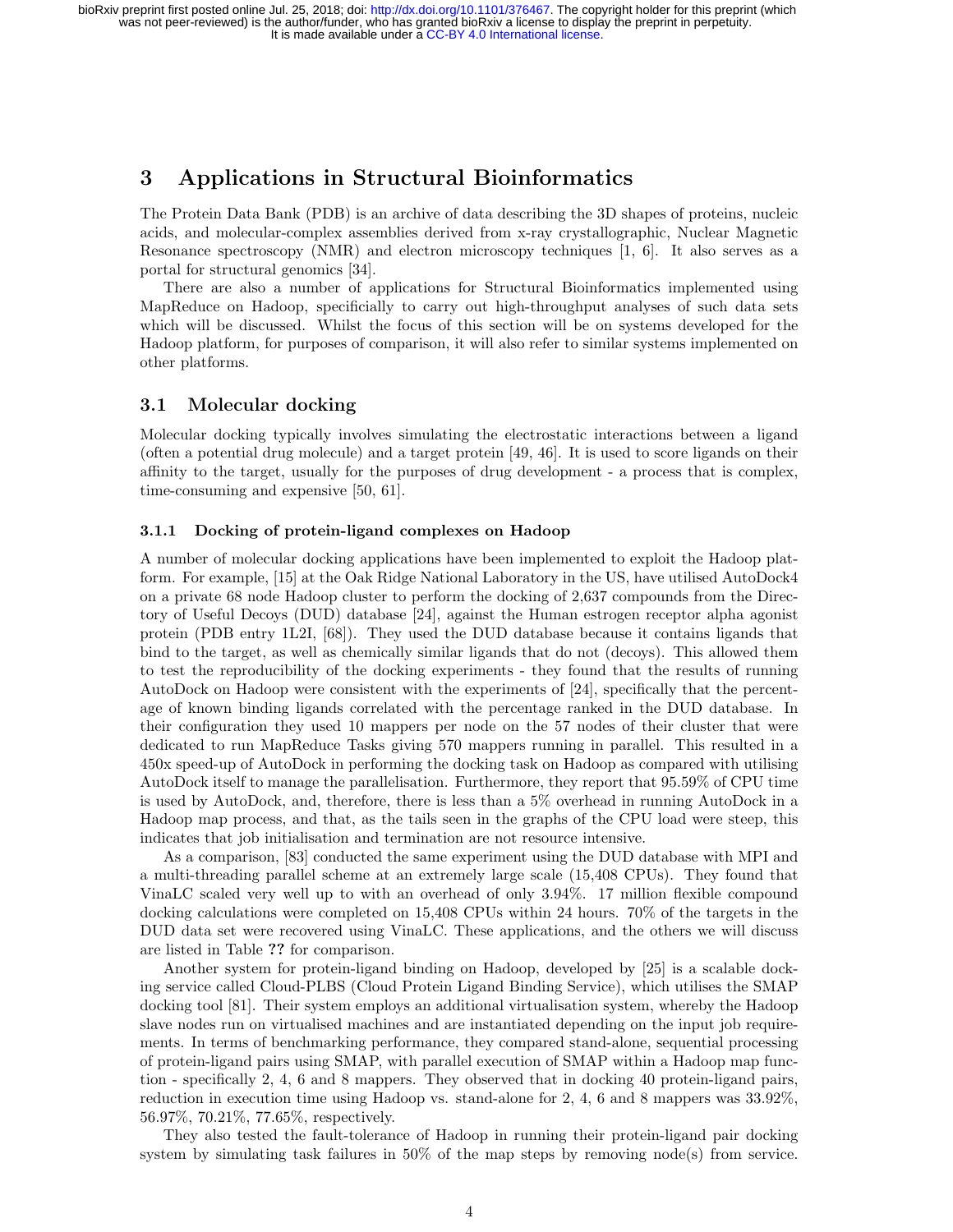They observed that the docking jobs still completed. As discussed previously, fault-tolerant distributed computation is a feature of Hadoop based applications, and this resilience in the execution of tasks is important, because the likelihood of a node failing increases with the scalingup of a cluster. Fault-tolerance is also desirable in web-based services such as Cloud-PLBS, which serve to automate computational jobs and present the results to the user, without requiring third-party intervention to rectify failed jobs. However, it should be noted that no reference to source code for their system is provided in their paper, and the Cloud-PLBS service at http://bioinfo.cs.pu.edu.tw/cloud-PLBS/index.html is no longer available.

#### 3.1.2 Clustering of protein-ligand complexes

One of the challenges in the field of molecular docking studies arises from the requirement to search the conformational space of protein-ligand complexes generated across docking experiments. This is necessary to select the most likely conformations of protein-ligand complexes, and, therefore, the putative ligands (potential drug molecules) which partake in these interactions. In such experiments large numbers of protein-ligand complexes are generated, docked, and scored [16], and it is, therefore, necessary to select a subset of putative ligands based on significant protein-ligand interactions.

Estrada et al. observe that selecting the native conformation, based on the assumption that the lowest energetically scored conformation (as computed by an energy function) represents the native binding of the ligand and protein, is not reliable, even in larger sets of conformations. This is often due to non-native ligand-protein complexes generating falsely low energy scores. They point out that, whilst hierarchical clustering techniques are a logical way of addressing this problem as the lowest scoring, most densely populated clusters overlap with native conformation - most clustering algorithms are computationally expensive, and scale poorly with large datasets. They implemented a system using MapReduce on Hadoop to address this issue. They used two datasets, of size 5 TB (3,872 million ligand conformations) and 1 TB (768 million ligand conformations), generated from the Docking at Home volunteer grid computing project (Docking@Home) [17], which utilised CHARMM [9] .

The examples discussed in the section 3.1.1 did not fully implement their solutions in MapReduce. This would have involved implementing (or re-implementing) algorithms using MapReduce, but instead exploited Hadoop's map step to encapsulate and execute external applications. The method discussed in [16] however, is fully implemented in MapReduce.

A map step is used which geometrically reduces the conformational space. This is stored in an Octree data structure [62], together with a unique identifier (an Octkey) used for traversal. This is achieved by projecting the  $x, y, z$  components of the conformations onto a 2D plane, and calculating their gradients (for  $x, y$ , and  $z$ ) which are then encoded into a single point in the Octree. A reduce step is used to aggregate conformations in the Octree. Further MapReduce operations are then used to traverse the Octree using the Octkey identifier.

In order to compare the accuracy of their Hadoop-based Octree method (for selecting native conformations from the ensemble of complexes) against other approaches, namely Hierarchical clustering and Minimum Energy selection, they docked 100,000 protein-ligand complexes each for HIV, Trypsin, and P38alpha. They obtained 80%, 75% and 25% accuracy for Hadoop based Octree, Hierarchical Clustering and Minimum Energy methods, respectively.

They also examined the accuracy of selecting native conformations from the cross-docking data in the Docking@Home datasets, whereby each conformation of the ligand in the set of complexes is docked with each conformation of protein. In doing so, they compared their Octree method with the Energy Minimum approach, and observed 43.8% and 5.8% accuracy, respectively.

In testing the scalability in processing the 5 TB dataset which, as discussed contains 3,872 million ligand conformations, they used a Hadoop cluster where each node possesses 32 cores (4x Octacore AMD Opteron 2.4 GHz), and up to a maximum of 32 nodes were available. The range of the scaling used was 1 node of 32 cores (to process 121 million conformations) to 32 nodes with a total of 1024 cores (to process the full dataset) and analysed 1, 2, 4, 8, 16, and 32 nodes - in all cases, the number of ligand conformations processed per core was 3.8 million.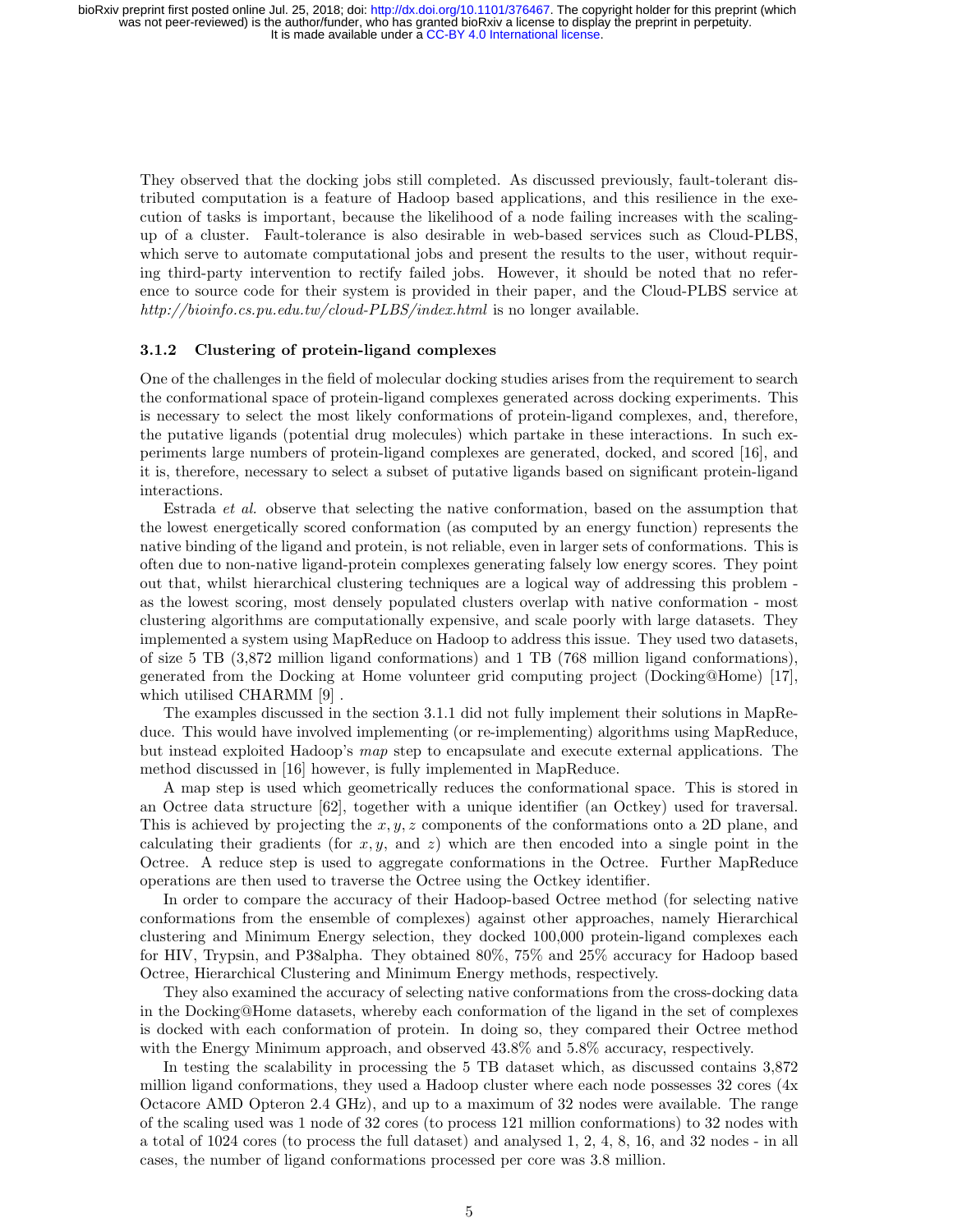It is not stated in their paper how many map processes were running per core, but it is assumed that it is 1 map step per core. Whilst they demonstrated their method was amenable to scaling, they observed an appreciable decrease in parallel efficiency with the increase in cores, from 99.1% down to 43.8% for 64 cores (2 nodes) and 1024 (32 nodes), respectively. This appears to be due to the increased overhead in communications between the processes as the number of processes increases (communications to computation ratio).

A similar application [58] was developed on the Hadoop platform that partitions the results of molecular dynamics simulations. The trajectories of atom positions, velocities and energies as a function of time are clustered, as large datasets. This method yields important information about the most probable conformations of proteins in ensembles. Their system employs the GROMOS algorithm [65], which is not inherently parallel, by implementing it as a series of map and reduce functions so as to utilise Hadoop. They tested their parallelised MapReduce implementation of the GROMOS algorithm on a Hadoop cluster comprising of 1 master and 3 slave nodes, each comprising two hexa-core Xeon E5645 CPUs 32 GB of RAM and 2 TB of disk space. They observed up to 10 and 7 times speed-up (over using sequential GROMOS) of the first and second phases, and final two phases of their algorithm, respectively.

A docking application also relevant to our discussion, although not implemented in Hadoop, has been developed by [54] using a scientific workflow management tool, SciCumulus deployed on AWS. Their system employed molecular docking, using AutoDock4 and Vina, on their platform to explore both drug discovery and scalability. Their drug discovery objective was the identification of putative drug ligands that bind to Cysteine Proteases of Protozoan genomes utilising 10,000 protein-ligand complexes. This aims to facilitate the development of drugs for the Neglected Tropical Diseases (NTDs). In investigating the scaling-up of the computational task, they utilised up to 32 heterogeneous nodes (containing varied numbers of cores) to include a total of 128 Amazon AWS EC2 cores. They observed an almost linear relationship between number of nodes and speed, but this plateaued as they approached the maximum of 32 nodes, suggesting less benefit in scaling beyond this. They point out that this is likely due to more complicated load balancing in the set of heterogeneous nodes. The result of their docking experiments using the Cysteine Protease-ligand complexes identified 287 and 355 putative ligands for AutoDock4 and Vina, respectively. It is important to note, however, that these potential drug molecules have, on average, RMSDs greater than  $2 - 3$  Å (Angstroms) which is the maximum accepted value for a useful result.

### 3.2 Structural Alignment

The alignment of proteins by structure, as opposed to by sequence, is a computational technique used to identify homologous polymer structures within proteins that may be conserved between proteins. The technique facilitates the study of the structural and evolutionary relationships of proteins with low sequence similarity [19, 56]. A variety of of algorithms have been developed to perform structural alignment of proteins, such as, for example, STRUCTAL (Structural Analysis Algorithm), DALI (Distant Alignment) [22], CE (Combinatorial Extension) [69], VAST (Vector Alignment Search Tool) [19], and FATCAT (Flexible structure Alignment by Chaining Aligned fragment pairs allowing Twists) [82], SSAP (Sequential Structure Alignment Program) [57], and MUSTANG (Multiple Sequence Alignment Algorithm) [32]. The technique has been applied to the study of protein binding sites, and solvent exposed surfaces (these effect the energetics of protein-ligand conformations) [42, 33, 39].

Structural alignment algorithms are usually computationally complex, [31] present a method which runs at best in approximately Polynomial time, but they also point out that approximations are often used. There is also a need to apply such techniques at scale. For example, Hadoop has been employed by [39] who implemented structural alignment for binding site prediction. Using a test sets of 200 and 48 ligand-protein complexes, they were able to achieve 93% and 98% accuracy, respectively, and were able to improve the efficiency of the experiment by exploiting parallelisation. A service for structurally aligning pairs of proteins has also been implemented for the Hadoop platform by the developers of Cloud-PLBS [26] (discussed in the previous section 3.1). It utilises the same distributed architecture as Cloud-PLBS, that is, individual Hadoop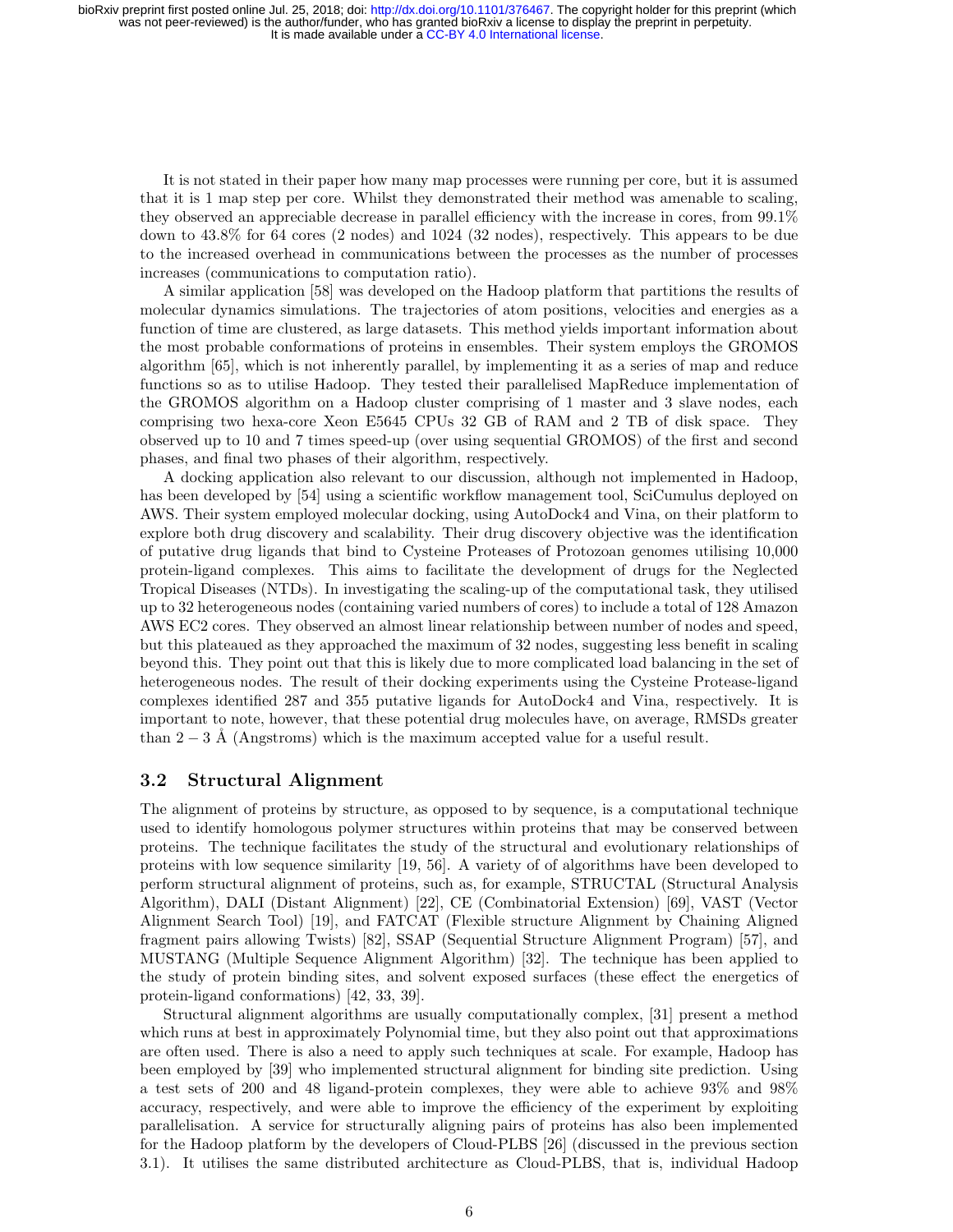nodes running within their own VM, and each VM running a map and reduce process. As with Cloud-PBS, a web-interface is used to enable the user to provide input of two PDB files by their PDB-ID. To perform the structural alignment they state their system uses the DALI and VAST algorithms. Whilst the authors do detail the basis of RMSD (Root Mean Square Deviation) in structural alignment algorithms, and discuss refinement methods in their paper, they claim to implement these algorithms in MapReduce. As previously noted with Cloud-PLBS, there is no source code available, and the corresponding web service is unavailable. It is highly likely that, given the complexity of these algorithms and that there are already implementations available, the same method used in Cloud-PLBS - execution of an external program within a map step - is employed.

A similar bioinformatics SaaS (Software-as-a-Service) for structural alignment of proteins, has been developed for the Microsoft Azure platform - Cloud4Psi developed by [51]. Their service utilises three newer algorithms that are implemented in the BioJava project, and which are derived from CE (jCE), and FATCAT (jFATCAT-rigid and jFATCAT-flexible) [60]. They tested their system on a subset of 1,000 PDB structures for both scalability and reproducibility. For scalability, two different scaling methods were compared: horizontal-scaling (i.e. by adding more nodes to the system) and *vertical-scaling* (i.e. by using nodes with more CPU cores). They found that, whilst both scaling methods increased the n-fold speed-up for each of the three algorithms, both suffered a decrease in the performance gains - for horizontal scaling, this was found to be the result of increased disk I/O due to multiple nodes utilising a shared VHD (Virtual Hard-Disk), and for vertical scaling this was due to an increase in processes on the same node (due to higher specification of each node), resulting in increased CPU utilisation. As the horizontal scaling method suffered less from this effect, it was the method chosen. For reproducibility of results, they found that each of the three algorithms produced the same results independent of cluster configuration and scaling used.

#### 3.3 Other Structural Bioinformatics applications using Hadoop

Large-scale processing of molecular data is desirable in both applications. Such techniques facilitate the in-silico study of vast arrays of molecular compounds and macromolecular structures that are available from large molecular databases, which are also increasing in size and diversity [14, 59, 2, 78, 1, 6]. A number of scalable Structural Bioinformatics methods have been provided by the bioinformatics Group at UCL (University College London) as web-based services through their Protein Analysis Workbench [11]. These are accessible via SOAP (Simple Object Access Protocol), and XML-RPC (Extensible Markup Language-Remote Procedure Call) protocols. Importantly, the most commonly used methods have also been deployed as Java packages specifically for the Hadoop platform. This includes PSIPRED for protein structure prediction [44], GenTHREADER for protein fold recognition method using genomic sequences [28], BioSerf - a homology modelling protocol, MEMSAT for improving accuracy of transmembrane protein topology prediction [29], DomPred for protein domain boundary prediction [10], MetSite for predicting clusters of metalbinding residues [71], and FFPred which uses a machine learning approach for predicting protein function [40].

## 4 Conclusions

This purpose of this review is to give an insight into the impact that Hadoop and the MapReduce formalism has in Structural Bioinformatics. This is a apposite moment to consider this as there have been a number of different applications of Hadoop in the field and Hadoop (and the wide variety of different applications that have been built on it) has become more stable and accessible.

As noted previously the adoption of Hadoop is not a trivial step, particularly for a Structural Bioinformatics lab that already has extensive experience in using traditional batch schedulers running on a local cluster. Rewriting stable codes to make them use the MapReduce formalism at the lowest level would require substantial effort though using MapReduce to call executables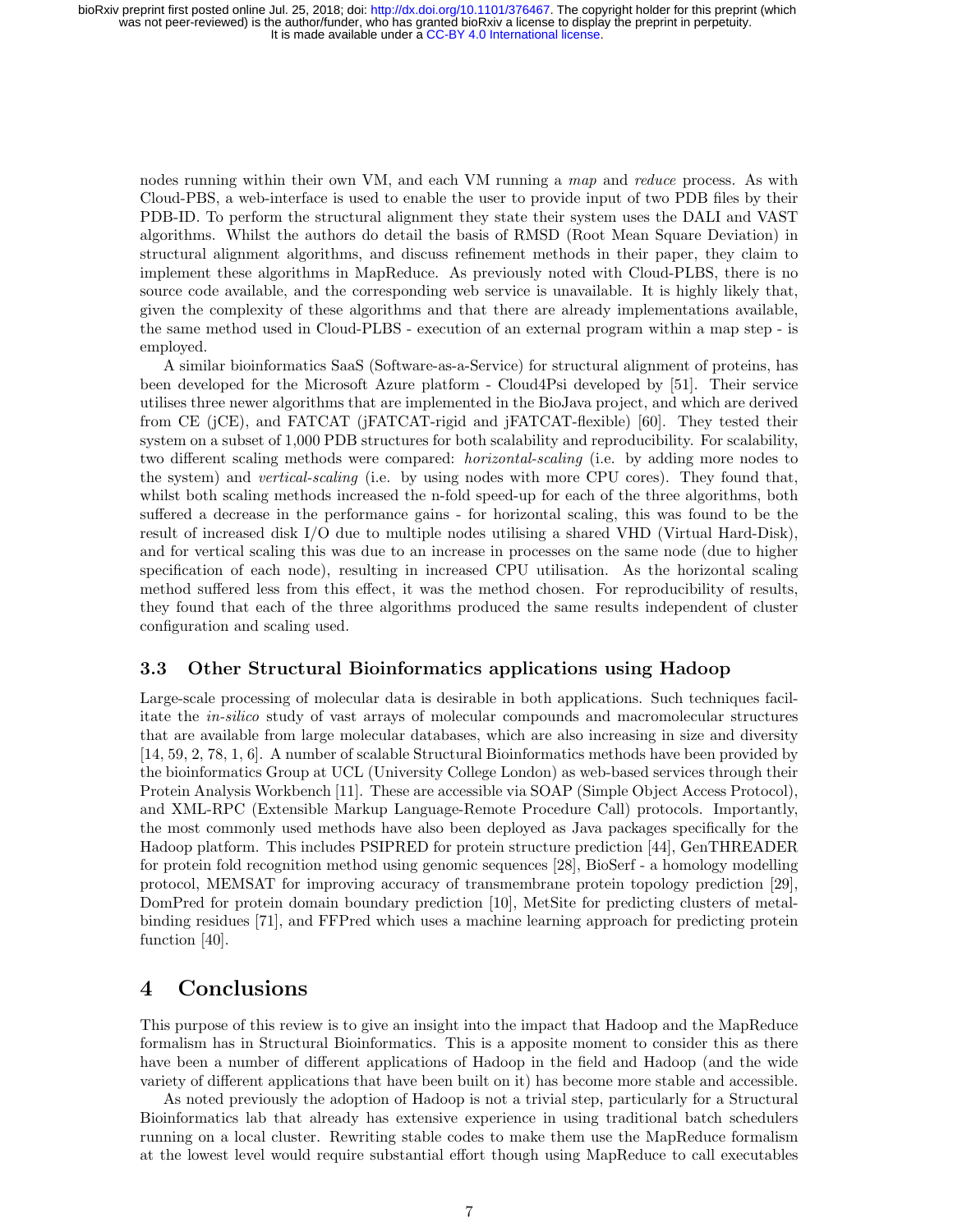requires much less effort and can still make use of the fault-tolerance and data locality features of Hadoop.

This article has focussed on

- determining the breadth of cases where Hadoop has been used,
- how well it scales and
- how dependent the installation of Hadoop is on its configuration (which is indicative of the difficulty one would have in installing Hadoop).

In the first instance we see a range of traditional high-throughput applications in Structural Bioinformatics (e.g. docking and structural alignment) where Hadoop has been employed.

With respect to scaling, the publications reviewed here indicate that some adjustment of parameters have been made, but these largely focused on how the applications scale with the number of nodes. They show that performance is linear though the gains in performance tend to reduce as the systems are scaled up. In molecular docking, [16] observed a fall in parallel efficiency of 55.3% (99.1% - 43.8%) when scaling from 2 nodes to 32 nodes. In structural alignment, [39] observed that performance degraded slightly after 8 mappers was increased to 30. Furthermore, this trend has also been observed on the MS Azure platform we have discussed for comparison - in scaling Cloud4Psi, also a structural alignment application [51], observed that horizontal scaling resulted in performance degradation as a result of an increase in nodes sharing a virtual disk, and that vertical scaling resulted in performance degradation as a result of increased CPU utilisation (due to more processes running per node).

The platform, and method of distribution, also dictate performance and scalability. In observing two identical docking operations on the DUD database, one using a 1,088 core Hadoop cluster [15], and the other using 15,408 cores with a mixed parallel MPI implementation of AutoDock [83], the Hadoop cluster took 69 hours, and the MPI implementation completed within 24 hours. Whilst this is certainly a result of the number of cores, the MPI system scaled better, with only very slight degradation in performance after 6,000 CPU cores. Although this comparison involved the same docking operation and dataset using different platforms, currently, there are no comparisons of performance between Hadoop and batch-schedulers on the same cluster apparatus in the literature.

The comparison of vertical and horizontal scaling in Cloud4Psi indicates significant change in performance, so configuration is important. As noted with the Cloud4Psi example, there can be a significant variation depending on configuration. Performance gains across applications, therefore, are dependent on configuration.

As Hadoop platforms stabilise, the significant advantage of its employment is of using a platform where the computation is expressed explicitly in terms of an algebra. This makes building workflows easier by allowing the developer to concentrate on the calculation, rather than the process such as WDL [8]. Nonetheless, there is a significant gap in take up as such systems remain difficult to deploy.

The Hadoop ecosystem is rapidly evolving (as we have seen with the introduction of Spark) and such gaps will reduce over time. On the other hand, it will also require regular release upgrades. These can be potentially be difficult to deploy, and often add new components to the ecosystem which increase the potential to introduce bugs that may affect different areas of the system.

To address this, organisations such as Cloudera and Hortonworks [13, 23] provide supported Hadoop-stack releases, and cloud-service providers such as Amazon offer managed-services, for example Elastic Map Reduce (EMR) [4]. Implementing systems on the Hadoop platform, as discussed, also requires specialist programming knowledge of MapReduce, and if the relevant Hadoop cluster is maintained in-house, specialist skills in maintaining an Hadoop cluster are also required. For this reason, managed services are often utilised by enterprise companies because such systems have been deployed and tested by technical experts and therefore mitigates risks, and dispenses the need to employ or train in-house skilled personnel to maintain a Hadoop cluster.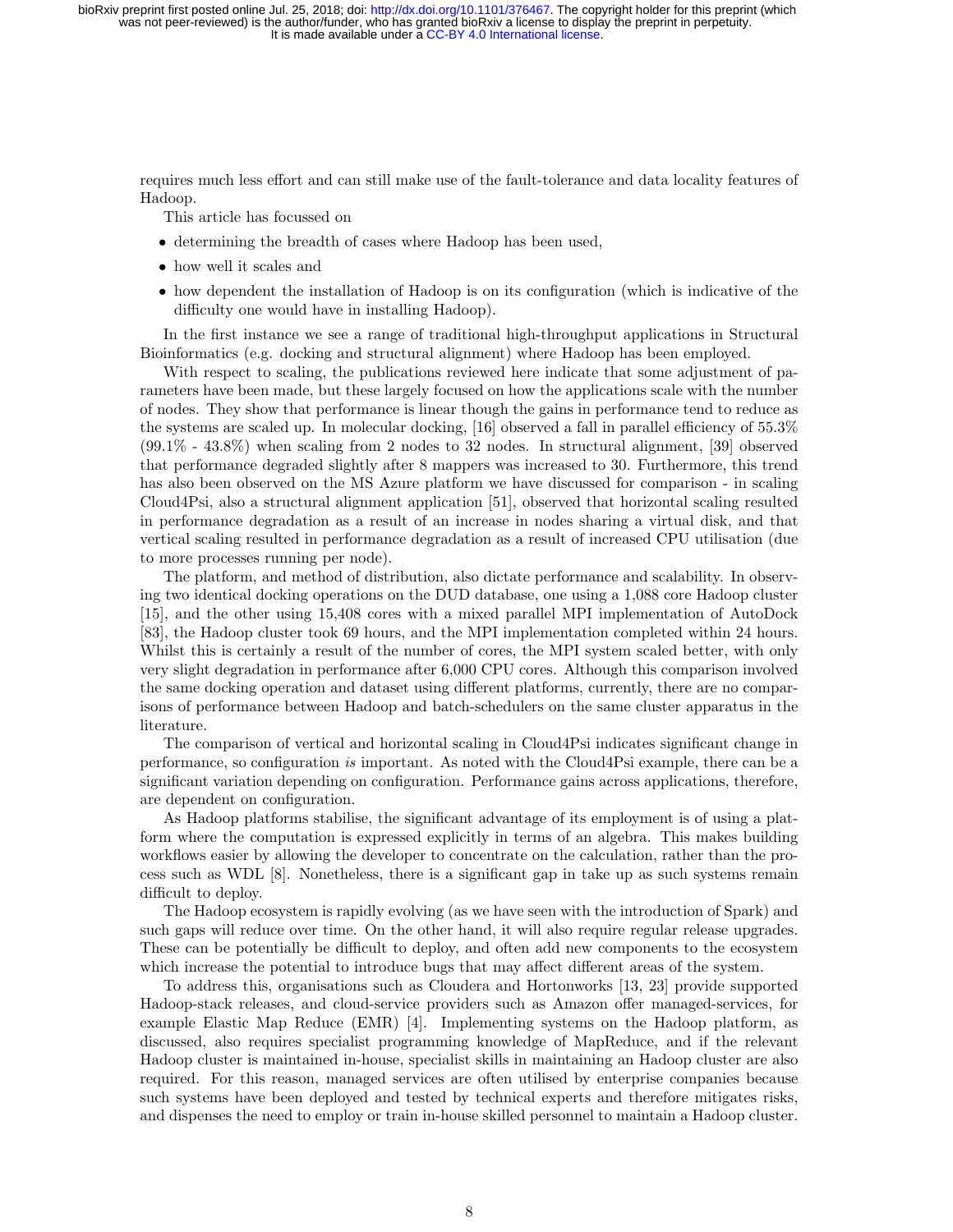# Acknowledgements

The research in this article was made possible from support from the Department of Computer Science, Royal Holloway, University of London.

# References

- [1] E E Abola, J L Sussman, J Prilusky, and N O Manning. Protein Data Bank archives of three-dimensional macromolecular structures. Methods in enzymology, 277:556–71, jan 1997.
- [2] Frank H Allen. The cambridge structural database: a quarter of a million crystal structures and rising. Acta Crystallographica Section B: Structural Science, 58(3):380–388, 2002.
- [3] Stephen F Altschul, Warren Gish, Webb Miller, Eugene W Myers, and David J Lipman. Basic local alignment search tool. Journal of molecular biology, 215(3):403–410, 1990.
- [4] Amazon. Amazon EMR (Elastic MapReduce). https://aws.amazon.com/emr/, 2016. [Online; accessed 14-April-2017].
- [5] Apache Software Foundation. HDFS architecture documentation. http://hadoop.apache. org/docs/current/hadoop-project-dist/hadoop-hdfs/HdfsDesign.html, 2016. [Online; accessed 10-Jan-2017].
- [6] H M Berman, J Westbrook, Z Feng, G Gilliland, T N Bhat, H Weissig, I N Shindyalov, and P E Bourne. The Protein Data Bank. Nucleic acids research, 28(1):235–42, jan 2000.
- [7] Broad Institute. Cromwell, execution engine for WDL Documentation via Forum. https://gatkforums.broadinstitute.org/gatk/discussion/7349/ the-art-of-the-pipeline-introducing-cromwell-wdl, 2016. [Online; accessed 21- Nov-2017].
- [8] Broad Institute. WDL (Workflow Definition Language) specification and documentation. https://software.broadinstitute.org/wdl/documentation/spec, 2016. [Online; accessed 21-Nov-2017].
- [9] Bernard R Brooks, Robert E Bruccoleri, Barry D Olafson, David J States, S a Swaminathan, and Martin Karplus. Charmm: a program for macromolecular energy, minimization, and dynamics calculations. Journal of computational chemistry, 4(2):187–217, 1983.
- [10] Kevin Bryson, Domenico Cozzetto, and David T Jones. Computer-assisted protein domain boundary prediction using the dom-pred server. Current Protein and Peptide Science, 8(2):181–188, 2007.
- [11] Daniel WA Buchan, Federico Minneci, Tim CO Nugent, Kevin Bryson, and David T Jones. Scalable web services for the psipred protein analysis workbench. Nucleic acids research, 41(W1):W349–W357, 2013.
- [12] Brent N Chun and David E Culler. User-centric performance analysis of market-based cluster batch schedulers. In Cluster Computing and the Grid, 2002. 2nd IEEE/ACM International Symposium on, pp. 30–30. IEEE, 2002.
- [13] Cloudera. About Cloudera. https://www.cloudera.com/more/about.html, 2016. [Online; accessed 01-February-2018].
- [14] Kirill Degtyarenko, Paula De Matos, Marcus Ennis, Janna Hastings, Martin Zbinden, Alan McNaught, Rafael Alcántara, Michael Darsow, Mickaël Guedj, and Michael Ashburner. Chebi: a database and ontology for chemical entities of biological interest. Nucleic acids research, 36(suppl\_1):D344-D350, 2007.
- [15] Sally R Ellingson and Jerome Baudry. High-throughput virtual molecular docking: Hadoop implementation of autodock4 on a private cloud. In Proceedings of the second international workshop on Emerging computational methods for the life sciences, pp. 33–38. ACM, 2011.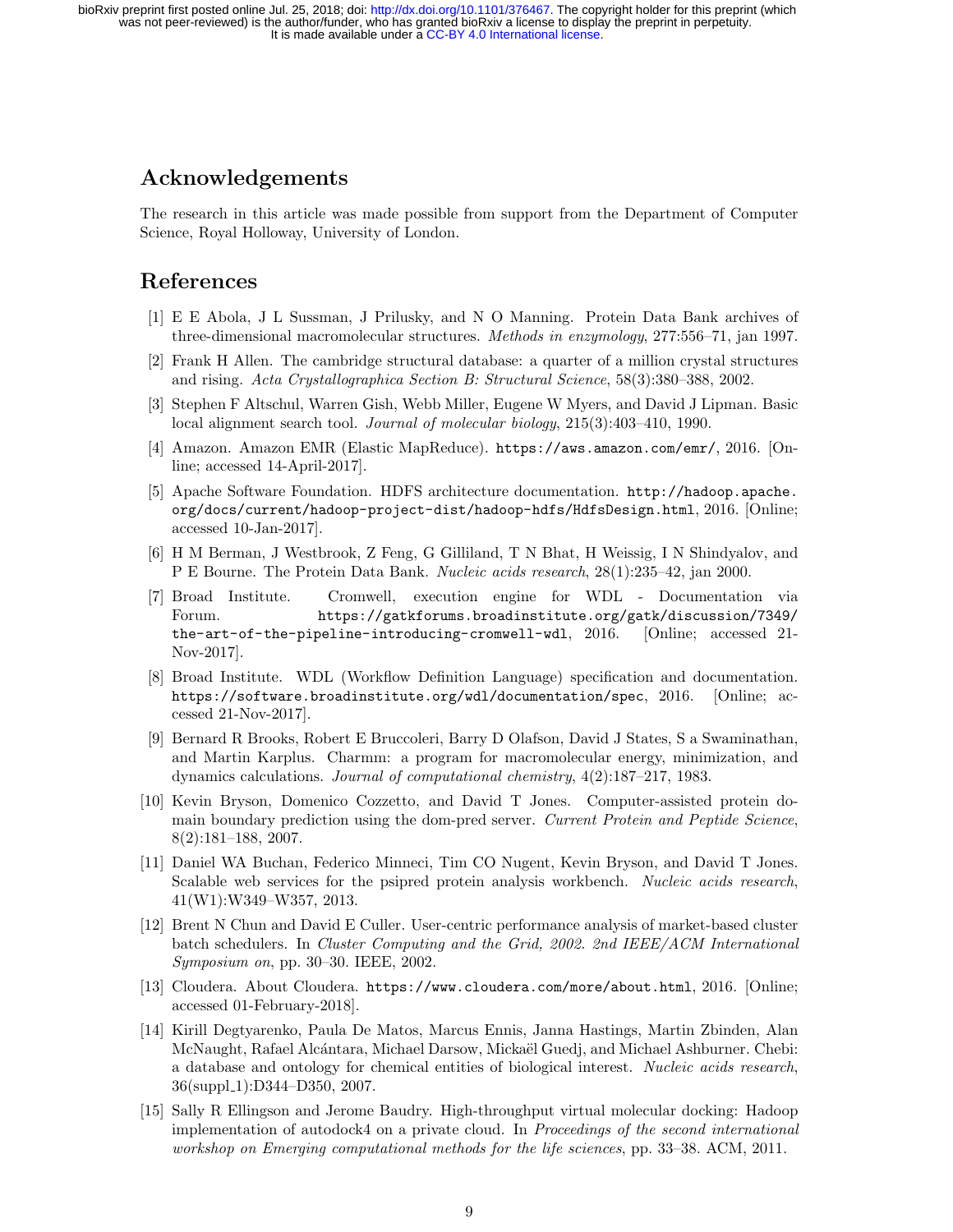- [16] Trilce Estrada, Boyu Zhang, Pietro Cicotti, Roger S Armen, and Michela Taufer. A scalable and accurate method for classifying protein–ligand binding geometries using a mapreduce approach. Computers in biology and medicine, 42(7):758–771, 2012.
- [17] Trlce Estrada, Roger Armen, and Michela Taufer. Automatic selection of near-native proteinligand conformations using a hierarchical clustering and volunteer computing. In Proceedings of the First ACM International Conference on Bioinformatics and Computational Biology, pp. 204–213. ACM, 2010.
- [18] Lars George. HBase: The Definitive Guide: Random Access to Your Planet-Size Data. " O'Reilly Media, Inc.", 2011.
- [19] Jean-Francois Gibrat, Thomas Madej, and Stephen H Bryant. Surprising similarities in structure comparison. Current opinion in structural biology, 6(3):377–385, 1996.
- [20] Thilina Gunarathne, Tak-Lon Wu, Judy Qiu, and Geoffrey Fox. Mapreduce in the clouds for science. In Cloud Computing Technology and Science (CloudCom), 2010 IEEE Second International Conference on, pp. 565–572. IEEE, 2010.
- [21] Zhenhua Guo, Geoffrey Fox, and Mo Zhou. Investigation of data locality in mapreduce. In Proceedings of the 2012 12th IEEE/ACM International Symposium on Cluster, Cloud and Grid Computing (ccgrid 2012), pp. 419–426. IEEE Computer Society, 2012.
- [22] Liisa Holm and Chris Sander. Touring protein fold space with dali/fssp. Nucleic acids research, 26(1):316–319, 1998.
- [23] Hortonworks. About Hortonworks. https://hortonworks.com/about-us/, 2016. [Online; accessed 01-February-2018].
- [24] Niu Huang, Brian K Shoichet, and John J Irwin. Benchmarking sets for molecular docking. Journal of medicinal chemistry, 49(23):6789–6801, 2006.
- [25] Che-Lun Hung and Guan-Jie Hua. Cloud computing for protein-ligand binding site comparison. BioMed research international, 2013, 2013.
- [26] Che-Lun Hung and Yaw-Ling Lin. Implementation of a parallel protein structure alignment service on cloud. International journal of genomics, 2013, 2013.
- [27] Hui Jin and Xian-He Sun. Performance comparison under failures of mpi and mapreduce: An analytical approach. Future Generation Computer Systems, 29(7):1808–1815, 2013.
- [28] David T Jones. Genthreader: an efficient and reliable protein fold recognition method for genomic sequences. Journal of molecular biology, 287(4):797–815, 1999.
- [29] David T Jones. Improving the accuracy of transmembrane protein topology prediction using evolutionary information. Bioinformatics, 23(5):538–544, 2007.
- [30] Joseph Kaplan and Michael Nelson. A Comparison of Queueing, Cluster and Distributed Computing Systems. NASA Technical Memorandum: 109025, January 1993.
- [31] Rachel Kolodny and Nathan Linial. Approximate protein structural alignment in polynomial time. Proceedings of the National Academy of Sciences of the United States of America, 101(33):12201–12206, 2004.
- [32] Arun S Konagurthu, James C Whisstock, Peter J Stuckey, and Arthur M Lesk. Mustang: a multiple structural alignment algorithm. Proteins: Structure, Function, and Bioinformatics, 64(3):559–574, 2006.
- [33] Janez Konc and Dušanka Janežič. Probis algorithm for detection of structurally similar protein binding sites by local structural alignment. Bioinformatics, 26(9):1160–1168, 2010.
- [34] Andrei Kouranov, Lei Xie, Joanna de la Cruz, Li Chen, John Westbrook, Philip E Bourne, and Helen M Berman. The rcsb pdb information portal for structural genomics. Nucleic acids research, 34(suppl 1):D302–D305, 2006.
- [35] Ben Langmead, Kasper D Hansen, and Jeffrey T Leek. Cloud-scale rna-sequencing differential expression analysis with myrna. Genome biology, 11(8):R83, 2010.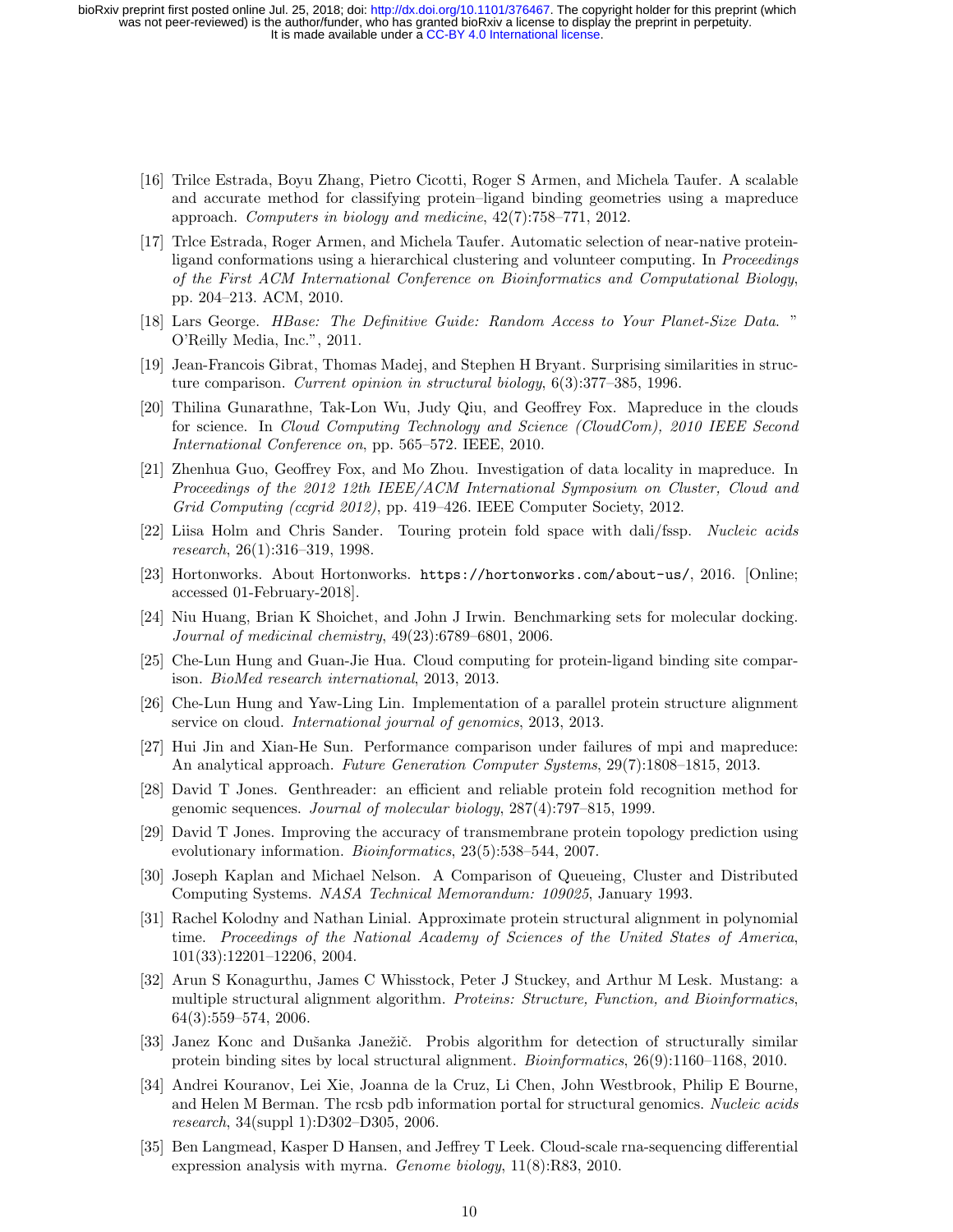- [36] Ben Langmead, Michael C Schatz, Jimmy Lin, Mihai Pop, and Steven L Salzberg. Searching for snps with cloud computing. Genome biology, 10(11):R134, 2009.
- [37] Jeremy Leipzig. A review of bioinformatic pipeline frameworks. Briefings in bioinformatics, p. bbw020, 2016.
- [38] Ruiqiang Li, Yingrui Li, Xiaodong Fang, Huanming Yang, Jian Wang, Karsten Kristiansen, and Jun Wang. Snp detection for massively parallel whole-genome resequencing. Genome research, 19(6):1124–1132, 2009.
- [39] Guangzhong Liu, Min Liu, Daozheng Chen, Lei Chen, Jiali Zhu, Bo Zhou, and Jun Gao. Predicting protein ligand binding sites with structure alignment method on hadoop. Current Proteomics, 13(2):113–121, 2016.
- [40] Anna E Lobley, Timothy Nugent, Christine A Orengo, and David T Jones. Ffpred: an integrated feature-based function prediction server for vertebrate proteomes. Nucleic acids research, 36(suppl\_2):W297-W302, 2008.
- [41] Dmitriy Lyubimov and Andrew Palumbo. Apache Mahout: Beyond MapReduce. CreateSpace Independent Publishing Platform, 2016.
- [42] Buyong Ma, Tal Elkayam, Haim Wolfson, and Ruth Nussinov. Protein–protein interactions: structurally conserved residues distinguish between binding sites and exposed protein surfaces. Proceedings of the National Academy of Sciences, 100(10):5772–5777, 2003.
- [43] Andréa Matsunaga, Maurício Tsugawa, and José Fortes. Cloudblast: Combining mapreduce and virtualization on distributed resources for bioinformatics applications. In eScience, 2008. eScience'08. IEEE Fourth International Conference on, pp. 222–229. IEEE, 2008.
- [44] Liam J McGuffin, Kevin Bryson, and David T Jones. The psipred protein structure prediction server. Bioinformatics, 16(4):404–405, 2000.
- [45] Aaron McKenna, Matthew Hanna, Eric Banks, Andrey Sivachenko, Kristian Cibulskis, Andrew Kernytsky, Kiran Garimella, David Altshuler, Stacey Gabriel, Mark Daly, et al. The genome analysis toolkit: a mapreduce framework for analyzing next-generation dna sequencing data. Genome research, 20(9):1297–1303, 2010.
- [46] Xuan-Yu Meng, Hong-Xing Zhang, Mihaly Mezei, and Meng Cui. Molecular docking: a powerful approach for structure-based drug discovery. Current computer-aided drug design, 7(2):146–157, 2011.
- [47] Message Passing Interface Forum. MPI: a message passing interface standard, 1993.
- [48] David G Messerschmitt, Clemens Szyperski, et al. Software ecosystem: understanding an indispensable technology and industry. MIT Press Books, 1, 2005.
- [49] Garrett M Morris and Marguerita Lim-Wilby. Molecular docking. Molecular modeling of proteins, pp. 365–382, 2008.
- [50] Hamilton Moses, E Ray Dorsey, David HM Matheson, and Samuel O Thier. Financial anatomy of biomedical research. Jama, 294(11):1333–1342, 2005.
- [51] Dariusz Mrozek, Bożena Małysiak-Mrozek, and Artur Kłapciński. Cloud4psi: cloud computing for 3d protein structure similarity searching. Bioinformatics, 30(19):2822–2825, 2014.
- [52] Tung Nguyen, Weisong Shi, and Douglas Ruden. Cloudaligner: A fast and full-featured mapreduce based tool for sequence mapping. *BMC research notes*,  $4(1):171, 2011$ .
- [53] Matti Niemenmaa, Aleksi Kallio, André Schumacher, Petri Klemelä, Eija Korpelainen, and Keijo Heljanko. Hadoop-bam: directly manipulating next generation sequencing data in the cloud. Bioinformatics, 28(6):876–877, 2012.
- [54] Kary Oca˜na, Silvia Benza, Daniel de Oliveira, Jonas Dias, and Marta Mattoso. Exploring large scale receptor-ligand pairs in molecular docking workflows in hpc clouds. In *Parallel* & Distributed Processing Symposium Workshops (IPDPSW), 2014 IEEE International, pp. 536–545. IEEE, 2014.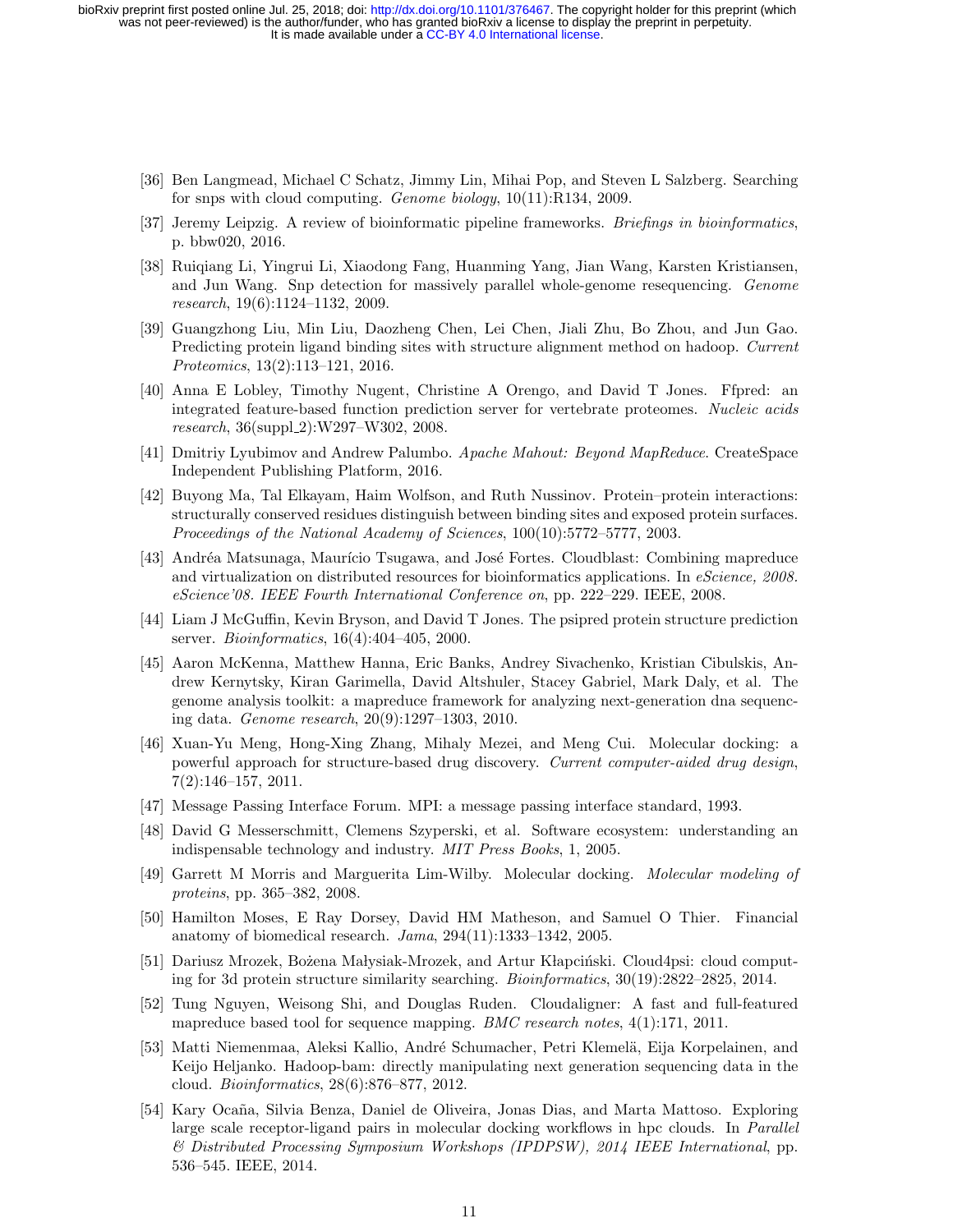- [55] Christopher Olston, Benjamin Reed, Utkarsh Srivastava, Ravi Kumar, and Andrew Tomkins. Pig latin: a not-so-foreign language for data processing. In Proceedings of the 2008 ACM SIGMOD international conference on Management of data, pp. 1099–1110. ACM, 2008.
- [56] Christine A Orengo, AD Michie, S Jones, David T Jones, MB Swindells, and Janet M Thornton. Cath–a hierarchic classification of protein domain structures. Structure, 5(8):1093–1109, 1997.
- [57] Christine A Orengo and William R Taylor. [36] ssap: sequential structure alignment program for protein structure comparison. Methods in enzymology, 266:617–635, 1996.
- [58] Giacomo Paschina, Luca Roverelli, Daniele DAgostino, Federica Chiappori, and Ivan Merelli. Clustering protein structures with hadoop. In International Meeting on Computational Intelligence Methods for Bioinformatics and Biostatistics, pp. 141–153. Springer, 2015.
- [59] Harry E Pence and Antony Williams. Chemspider: an online chemical information resource, 2010.
- [60] Andreas Prlić, Andrew Yates, Spencer E Bliven, Peter W Rose, Julius Jacobsen, Peter V Troshin, Mark Chapman, Jianjiong Gao, Chuan Hock Koh, Sylvain Foisy, et al. Biojava: an open-source framework for bioinformatics in 2012. Bioinformatics, 28(20):2693–2695, 2012.
- [61] Michael D Rawlins. Cutting the cost of drug development? Nature reviews Drug discovery, 3(4):360–364, 2004.
- [62] Hanan Samet. An overview of quadtrees, octrees, and related hierarchical data structures. NATO ASI Series, 40:51–68, 1988.
- [63] Michael C Schatz. Cloudburst: highly sensitive read mapping with mapreduce. Bioinformat $ics, 25(11):1363-1369, 2009.$
- [64] Michael C Schatz, DD Sommer, DR Kelley, and Mihai Pop. De novo assembly of large genomes using cloud computing. In Proceedings of the Cold Spring Harbor Biology of Genomes Conference, 2010.
- [65] Walter RP Scott, Philippe H H¨unenberger, Ilario G Tironi, Alan E Mark, Salomon R Billeter, Jens Fennen, Andrew E Torda, Thomas Huber, Peter Krüger, and Wilfred F van Gunsteren. The gromos biomolecular simulation program package. The Journal of Physical Chemistry A, 103(19):3596–3607, 1999.
- [66] Hugh P. Shanahan, Anne M. Owen, and Andrew P. Harrison. Bioinformatics on the Cloud Computing Platform Azure. PLOS ONE, 9(7):e102642, July 2014.
- [67] James G. Shanahan and Laing Dai. Large Scale Distributed Data Science Using Apache Spark. In Proceedings of the 21th ACM SIGKDD International Conference on Knowledge Discovery and Data Mining, KDD '15, pp. 2323–2324, New York, NY, USA, 2015. ACM.
- [68] Andrew K Shiau, Benita S Katzenellenbogen, Danielle Barstad, David A Agard, Geoffrey L Greene, James T Radek, John A Katzenellenbogen, Kendall W Nettles, and Marvin J Meyers. Structural characterization of a subtype-selective ligand reveals a novel mode of estrogen receptor antagonism. Nature Structural and Molecular Biology, 9(5):359, 2002.
- [69] Ilya N Shindyalov and Philip E Bourne. Protein structure alignment by incremental combinatorial extension (ce) of the optimal path. Protein engineering, 11(9):739–747, 1998.
- [70] Andrew D Smith, Zhenyu Xuan, and Michael Q Zhang. Using quality scores and longer reads improves accuracy of solexa read mapping. BMC bioinformatics, 9(1):128, 2008.
- [71] Jaspreet Singh Sodhi, Kevin Bryson, Liam J McGuffin, Jonathan J Ward, Lorenz Wernisch, and David T Jones. Predicting metal-binding site residues in low-resolution structural models. Journal of molecular biology, 342(1):307–320, 2004.
- [72] Zachary D. Stephens, Skylar Y. Lee, Faraz Faghri, Roy H. Campbell, Chengxiang Zhai, Miles J. Efron, Ravishankar Iyer, Michael C. Schatz, Saurabh Sinha, and Gene E. Robinson. Big data: Astronomical or genomical? PLoS Biol, 13(7):1-11, 07 2015.